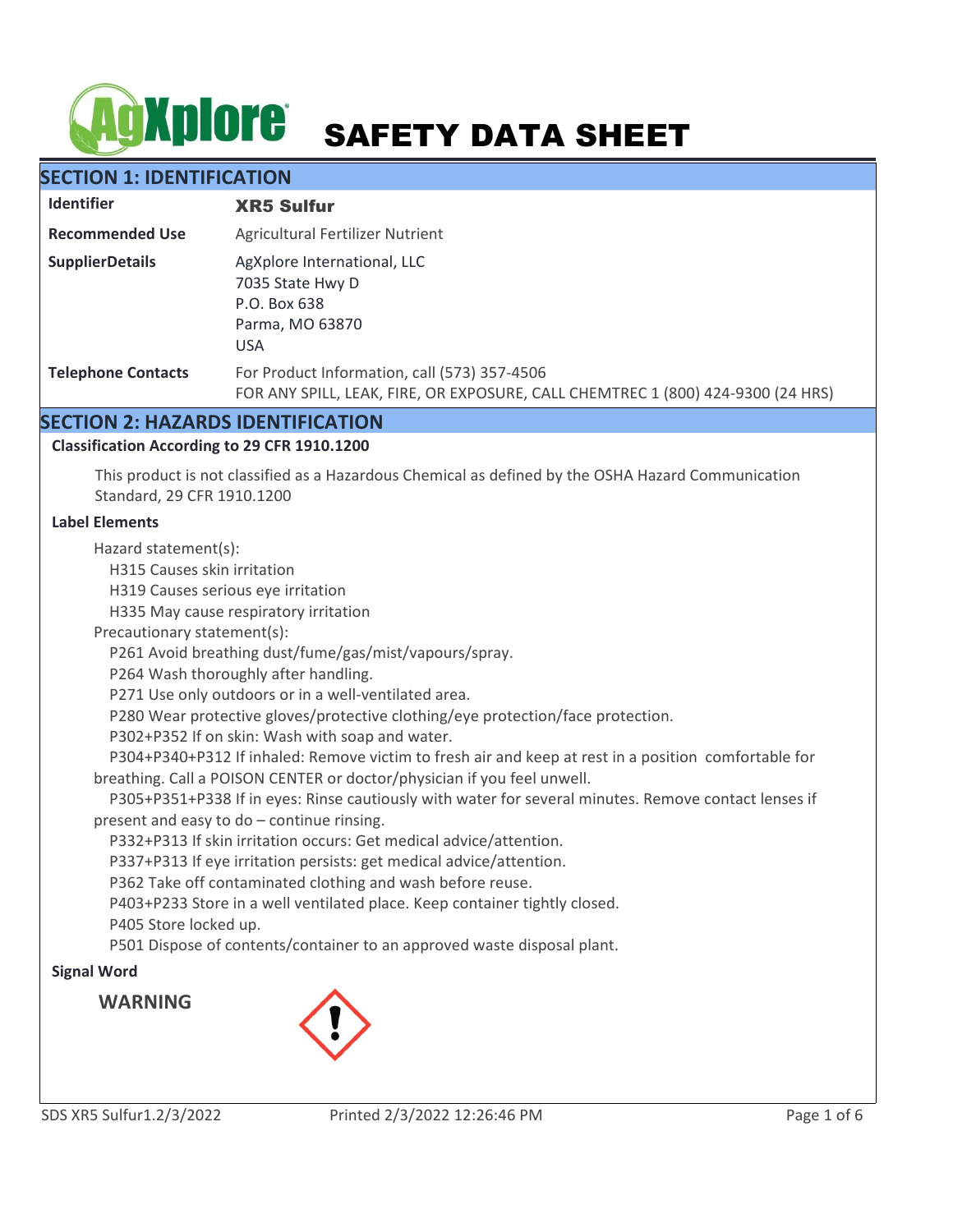# **KEEP OUT OF REACH OF CHILDREN**

### **Other Hazards**

No other known hazards.

| <b>SECTION 3: COMPOSITION</b> |                        |                   |         |  |  |  |  |  |
|-------------------------------|------------------------|-------------------|---------|--|--|--|--|--|
|                               | <b>Ingredient Name</b> | <b>CAS Number</b> | Percent |  |  |  |  |  |
|                               | Ammonium Thiosulfate   | 7783-18-8         | >7%     |  |  |  |  |  |

## **SECTION 4: FIRST AID MEASURES**

#### **Description of First Aid Measures**

If symptoms occur, call a poison control center or doctor for treatment advice.

If in eyes: Hold eye open and rinse slowly and gently with water for 15-20 minutes. Remove contact lenses, if present, after the first 5 minutes, then continue rinsing eye.

If on skin: Take off contaminated clothing. Rinse skin immediately with plenty of water for 15-20 minutes.

If swallowed: Call a poison control center or doctor immediately for advice. Have person sip a glass of water if able to swallow. Do not induce vomiting unless told to do so by a poison control center or doctor. Do not give anything by mouth to an unconscious person.

If inhaled: Move person to fresh air. If person is not breathing, call 911 or an ambulance, then give artificial respiration, preferably by mouth-to-mouth, if possible.

#### **Most Important Symptoms and Effects Acute and Delayed**

Eyes: Contact may cause slight temporary eye irritation. Mist may cause irritation. Corneal injury is unlikely.

Skin: Prolonged contact is essentially nonirritating to skin, and is unlikely to result in absorption of harmful amounts. Repeat

#### **Immediate Medical Attention and Special Treatment**

Treat symptomatically. Have container with you when seeking medical advice.

Note to physician: No specific antidote. Treat symptomatically and according to the condition of the patient.

## **SECTION 5: FIRE-FIGHTING MEASURES**

#### **Extinguishing Media**

Use water fog or fine spray, dry chemical fire extinguishers, carbon dioxide fire extinguishers, or foam. Do not use direct water stream, as this may spread the fire.

#### **Special Hazards Arising from the Substance or Mixture**

Avoid inhaling the fumes.

#### **Special Protective Equipment and Precautions for Firefighters**

SDS XR5 Sulfur1.2/3/2022 Printed 2/3/2022 12:26:46 PM Page 2 of 6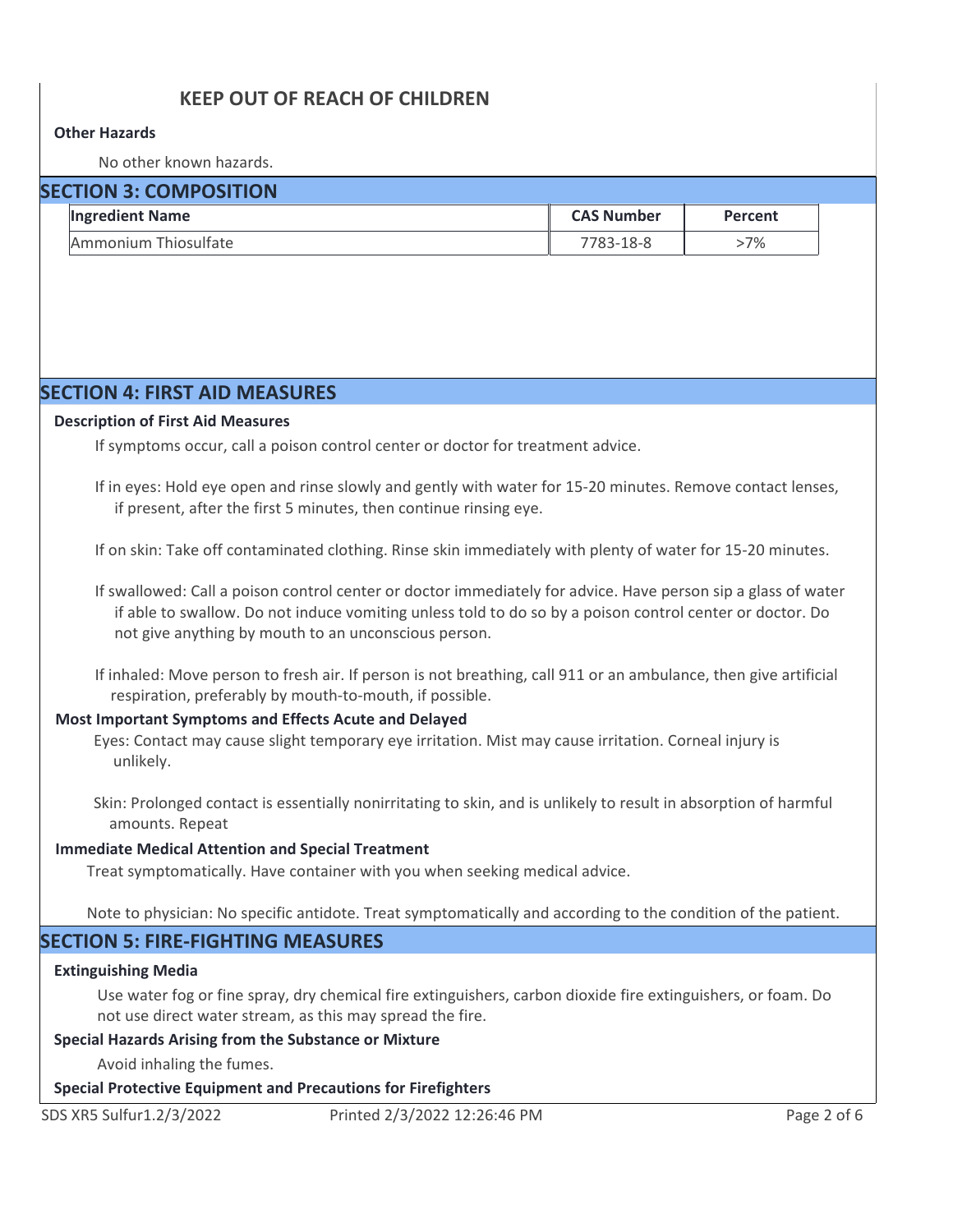Wear positive-pressure self-contained breathing apparatus (SCBA) and protective fire-fighting gear. If protective equipment is not available or is not used, fight fire from a protected location or safe distance.

Consider the use of unmanned hose holders or monitor nozzles. Keep people away. Isolate the fire and deny unnecessary entry. Move container from fire area if this is possible without hazard.

Immediately withdraw all personnel from the area in case of rising sound from venting safety devices or discoloration of the container. Use water spray to cool fire exposed containers and fire affected zone until fire is out and the danger of reignition has passed.

## **SECTION 6: ACCIDENTAL RELEASE MEASURES**

#### **Personal Precautions Protective Equipment and Emergency Procedures**

Avoid inhalation of vapors, dusts, and spray mist. Avoid contact with skin and eyes. Spilled material may cause a slipping hazard. Use appropriate personal protective equipment (see section 8).

#### **Environmental Precautions**

Prevent further spillage if safe to do so. Prevent from entering into soil, ditches, sewers, waterways, and/or groundwater.

## **Methods and Materials for Containment and Cleanup**

Contain spilled material if possible. Absorb with inert material and dispose of in accordance with applicable regulations. See additional information in Section 13 Disposal Considerations.

## **SECTION 7: HANDLING AND STORAGE**

## **Advice on Safe Handling**

Wear protective equipment. Avoid contact with eyes, skin, and clothing. Do not eat, drink, or smoke while handling this product. Ensure adequate ventilation. Avoid inhalation of dusts, vapors, or spray mist. Avoid prolonged exposure. Wash hands thoroughly after handling.

#### **Conditions for Safe Storage**

Store in original container. Do not freeze. Store away from direct sunlight or ultraviolet light. Store in a dry place. Do not reuse empty container. Do not allow water to be introduced into container. Do not contaminate water, food, or feed by storage or disposal.

## **SECTION 8: EXPOSURE CONTROLS/PERSONAL PROTECTION**

## **Control Parameters**

No TLV/PEL listings for this mixture.

Appropriate engineering controls: Provide adequate ventilation. Provide eyewash station and safety shower.

#### **Exposure Controls**

Personal Protective Equipment: Wear splashproof goggles or shielded safety glasses, chemical-resistant gloves, long pants, long-sleeved shirt, shoes plus socks, and a chemical-resistant apron.

| <b>SECTION 9: PHYSICAL AND CHEMICAL PROPERTIES</b> |                       |                   |  |                                             |                   |  |  |  |  |
|----------------------------------------------------|-----------------------|-------------------|--|---------------------------------------------|-------------------|--|--|--|--|
|                                                    | <b>Physical State</b> | Liquid            |  | <b>Evaporation Rate</b>                     | No data available |  |  |  |  |
|                                                    | Appearance/Color      | Clear/Yellow      |  | Specific Gravity (H2O = $1.0$ )             | 1.26              |  |  |  |  |
|                                                    | Odor                  | Mild Odor         |  | Solubility in Water (by Weight) Dispersible |                   |  |  |  |  |
|                                                    | <b>Odor Threshold</b> | No data available |  | <b>Autoignition Temperature</b>             | No data available |  |  |  |  |
|                                                    | рH                    | $8.0 - 9.0$       |  | <b>Decomposition Temperature</b>            | No data available |  |  |  |  |
|                                                    | <b>Freezing Point</b> | No data available |  | <b>Viscosity</b>                            | No data available |  |  |  |  |
|                                                    | <b>Flash Point</b>    | No data available |  | <b>Liquid Density</b>                       | $10.5$ lbs/gal    |  |  |  |  |

5 XR5 Sulfur1.2/3/2022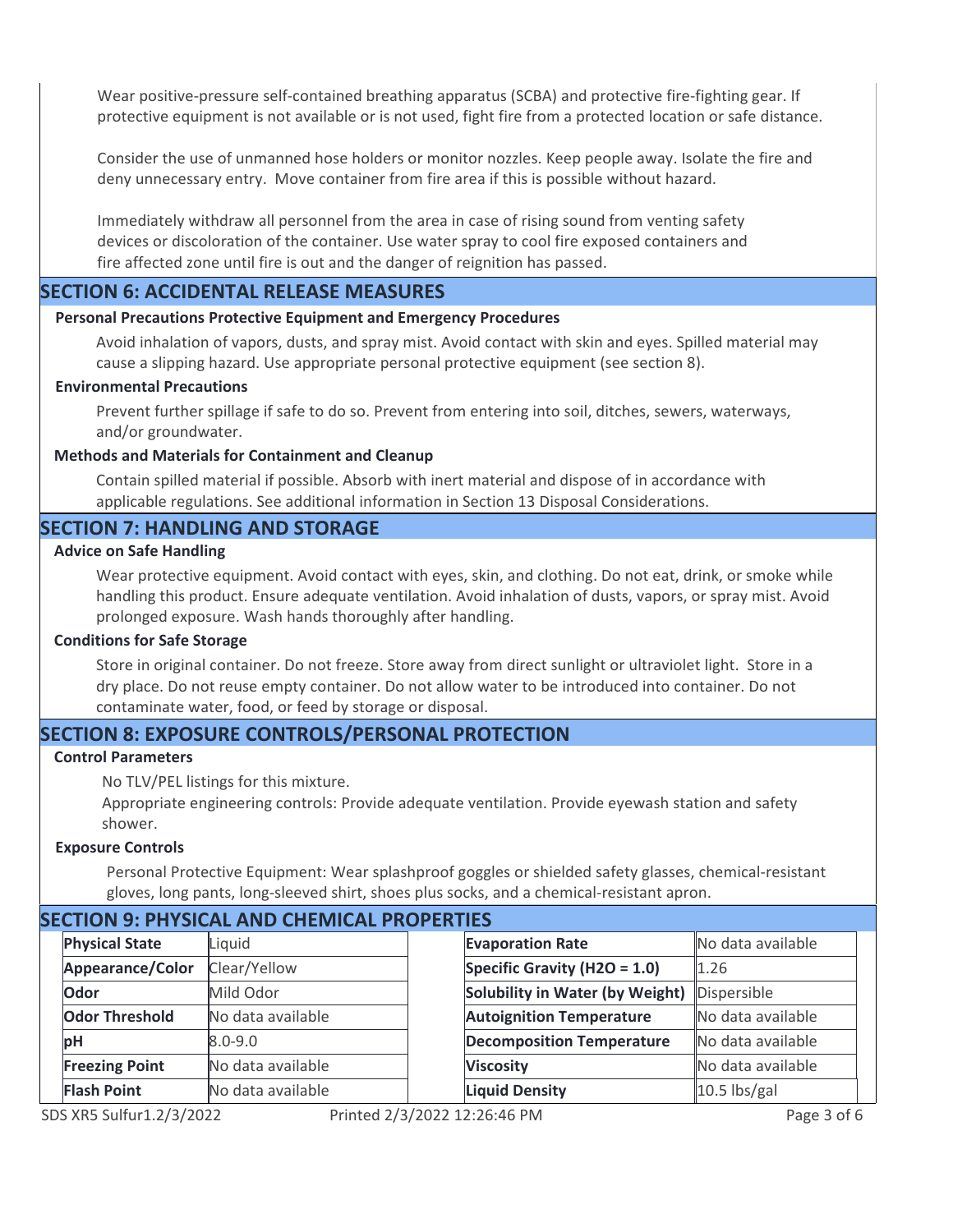# **SECTION 10: STABILITY AND REACTIVITY**

# **Reactivity**

Stable. No dangerous reaction potential known under normal conditions of use.

# **Chemical Stability**

Stable under normal temperature and storage conditions.

# **Possibility of Hazardous Reactions**

Stable under normal conditions.

## **Conditions to Avoid**

Avoid exposure to strong oxidizers, strong bases, and strong acids. Avoid extreme heat, open flame, sparks, and other sources of ignition.

# **Incompatible Materials**

Strong acids, strong bases, and strong oxidizers.

# **Hazardous Decomposition Products**

Decomposition products depend upon temperature, air supply, and the presence of other materials. Decomposition products may include, but are not limited to: aldehydes, alcohols, esters, and organic acids.

# **SECTION 11: TOXICOLOGICAL INFORMATION**

# **Information on Toxicological Effects**

ROUTES OF EXPOSURE Eye contact: May cause irritation. Skin contact: Can be absorbed, may cause irritation. Inhalation: Unknown. Ingestion: Unknown.

## EXPOSURE SYMPTOMS

 Eye irritation: stinging, tearing, redness, swelling, and blurred vision. Skin irritation: Burning and skin damage. Allergic skin reaction:Redness and rash.

# ACUTE AND CHRONIC EFFECTS

Contact may irritate or burn eyes. Components may be absorbed into the body through the skin. Prolonged inhalation may be harmful. Prolonged exposures may cause chronic effects.

# ACUTE TOXICITY Oral: N/A Dermal: N/A Eye damage/eye irritation: May cause slight temporary eye irritation. Mist may cause eye irritation. Skin corrosion/irritation: N/A Carcinogenicity: N/A

# **SECTION 12: ECOLOGICAL INFORMATION**

# **Ecotoxicity**

This product is not classified as environmentally hazardous. Aquatic Acute Toxicity: EC50 Algae: N/A LC50 Crustacea: N/A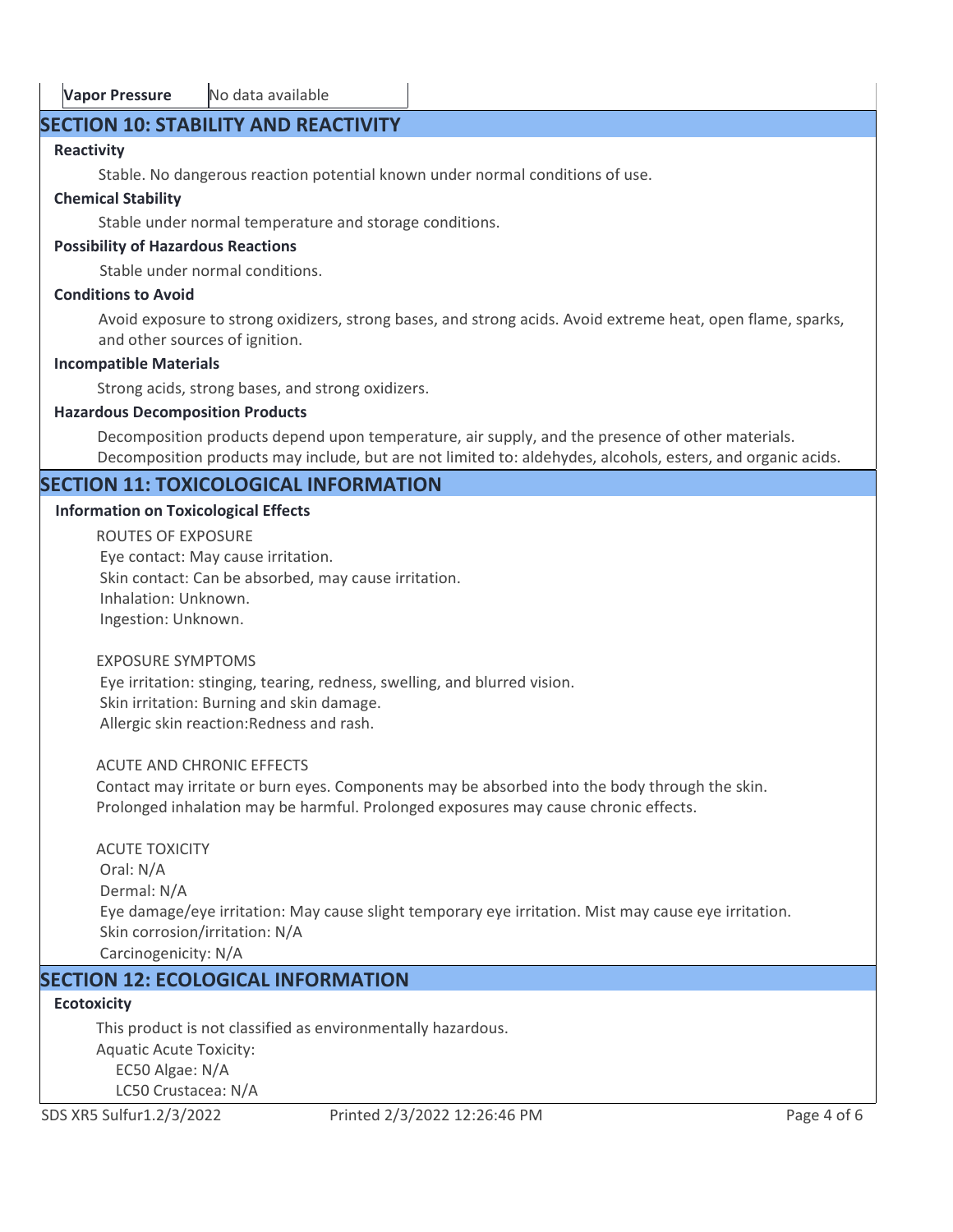LC50 Fish: N/A

#### **Persistence and Degradability**

Material is readily biodegradable.

#### **Bioaccumulative Potential**

No data available.

## **Mobility in Soil**

No data available.

#### **Other Adverse Effects**

No other known adverse effects.

# **SECTION 13: DISPOSAL CONSIDERATIONS**

## **Waste Treatment Methods**

Do not reuse empty container. Triple rinse, then offer for recycling or disposal in a sanitary landfill, or by other means in accordance with local, state, and federal regulations.

Dispose of waste materials at an approved waste disposal facility. Do not dump material in sewer or any body of water, or on the ground.

## **SECTION 14: TRANSPORT INFORMATION**

## **Transportation**

DOT Non-Bulk: Not Regulated

DOT Bulk: Not Regulated

## **SECTION 15: REGULATORY INFORMATION**

## **Safety, Health, and Environmental Regulations**

NFPA Hazard Rating: (0 = Least, 1= Slight, 2=Moderate, 3=High, 4= Severe)

- 0 Health
- 1 Fire
- 0 Reactivity

SARA Title III Hazard Notification and Reporting:

 Section 302 Extremely Hazardous Substances: This product is not known to contain any Extremely Hazardous Substances.

Sections 311 and 312 Hazard Categories:

Immediate (Acute) Health Hazard: No

Delayed (Chronic) Health Hazard: No

Fire Hazard: No

Reactive Hazard: No

Sudden Release of Pressure Hazard: No

 Section 313 Toxic Chemical Release: This product does not contain any chemical components that exceed the threshold reporting quantities in Section 313.

CERCLA Hazardous Substances List (40 CFR 302.4): Not listed

U.S. Toxic Substances Control Act (TSCA): All components of this product are on the TSCA Inventory or are exempt from TSCA Inventory requirements under 40 CFR 720.30